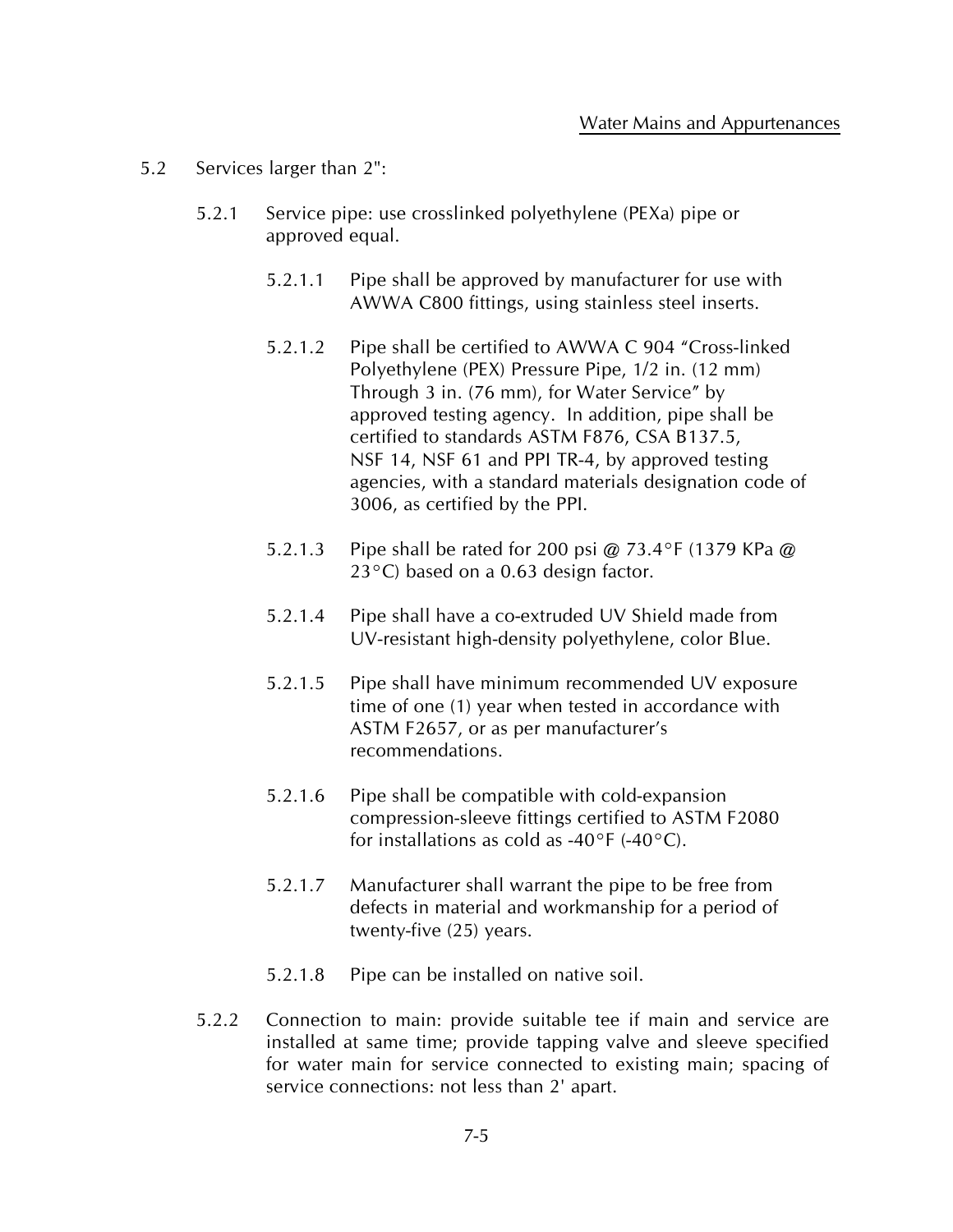- 12.10.1 Where sewer crosses over or less than 18" below water main; replace sanitary sewer service or sanitary sewer with 20' length of water main pipe centered on water main; replace storm sewer with reinforced concrete pipe with flexible joint rubber gasket within 10' each way of water main crossings; maintain minimum vertical clearance of 6" from bottom of water main to top of sewer or minimum vertical clearance of 18" from top of water main to bottom of sewer.
- 12.10.2 Adequately support sewer line to prevent settling or breaking of water main or sewer.
- 12.10.3 Backfill trench with low permeability soil for 20' length centered on crossing.
- 12.10.4 Pressure test sewer pipe replaced with water main material as specified herein.
- 12.11 Minimum horizontal separation from sewer force mains: 10' from edge of sewer force main to edge of water main.
	- 12.11.1 If conditions prevent 10' separation, construct force main of water main materials meeting a minimum pressure rating of 150 psi; provide minimum separation of 4'.
- 12.12 Plug or cap and block all pipe ends or fittings left for future connections. Use alternate method thrust block; SUDAS Standard Specifications Figure WM-101.
- 12.13 Use tracer wire for all pvc water mains.
	- 12.13.1 Provide AWG #12, solid, blue, single, insulated, direct-burial copper wire along all pvc water mains; tuck tracer wire under water main at approximate 45° angle below horizontal spring line of water main to protect tracer wire. Use wire with steel core with directional bored pipe.
	- 12.13.2 Insulation: Linear low density polyethylene (LLDPE) suitable for direct burial. Minimum thickness 0.045 inches.